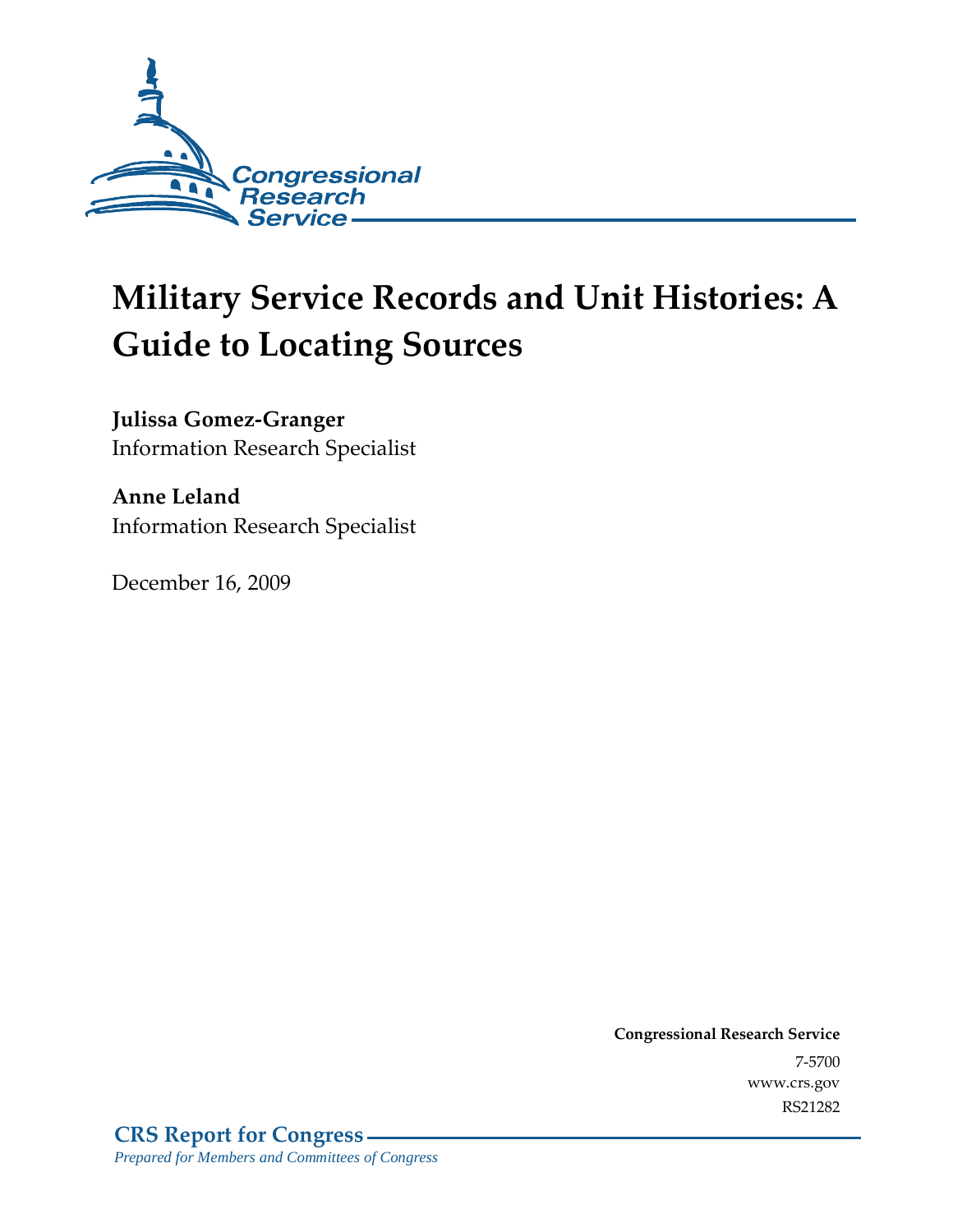## **Summary**

This guide provides information on locating military unit histories and individual service records of discharged, retired, and deceased military personnel. It includes contact information for military history centers, websites for additional sources of research, and a bibliography of other publications.

This report will be updated as needed.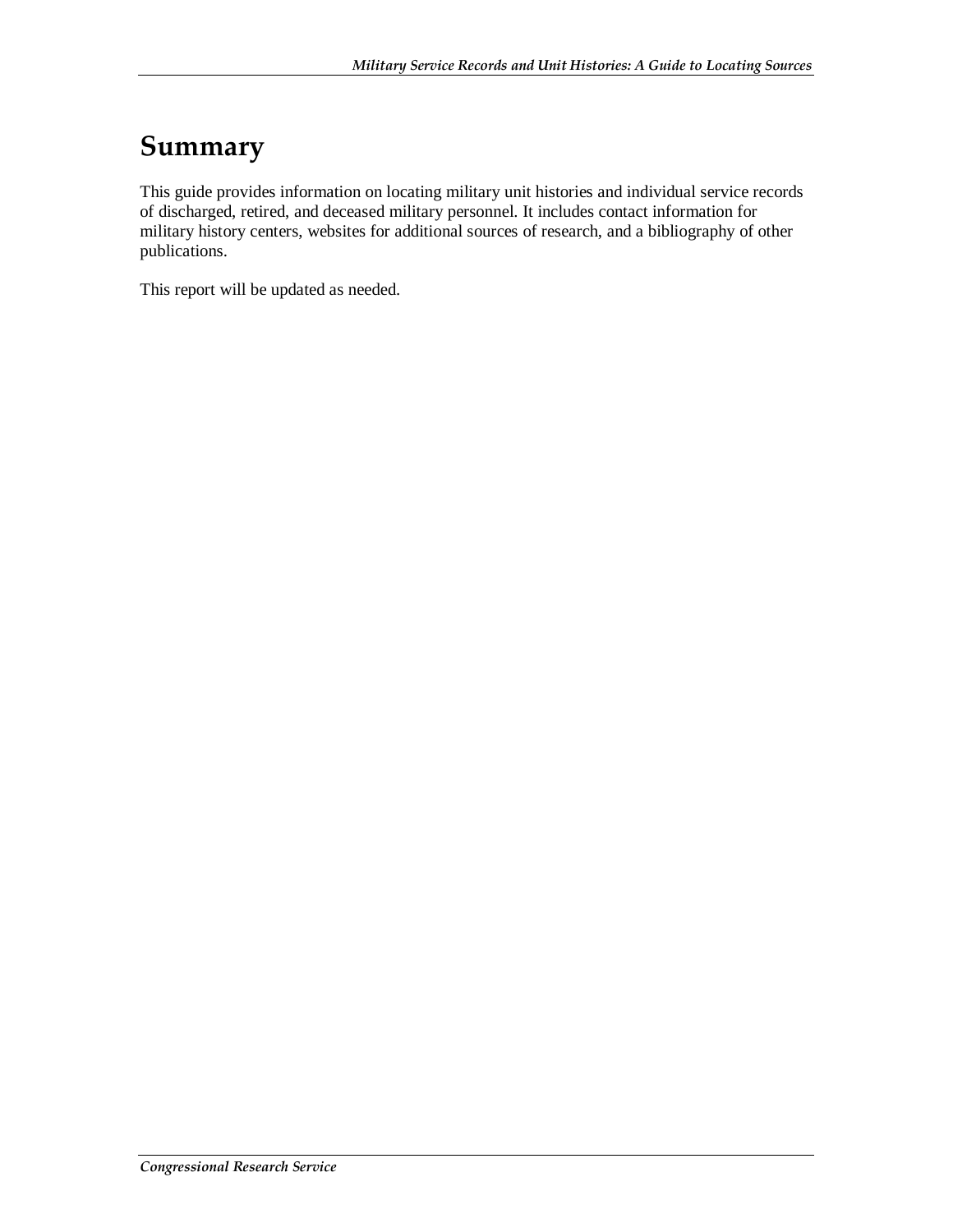# **Contents**

### **Tables**

|--|--|--|--|

## **Appendixes**

|--|--|--|--|

### **Contacts**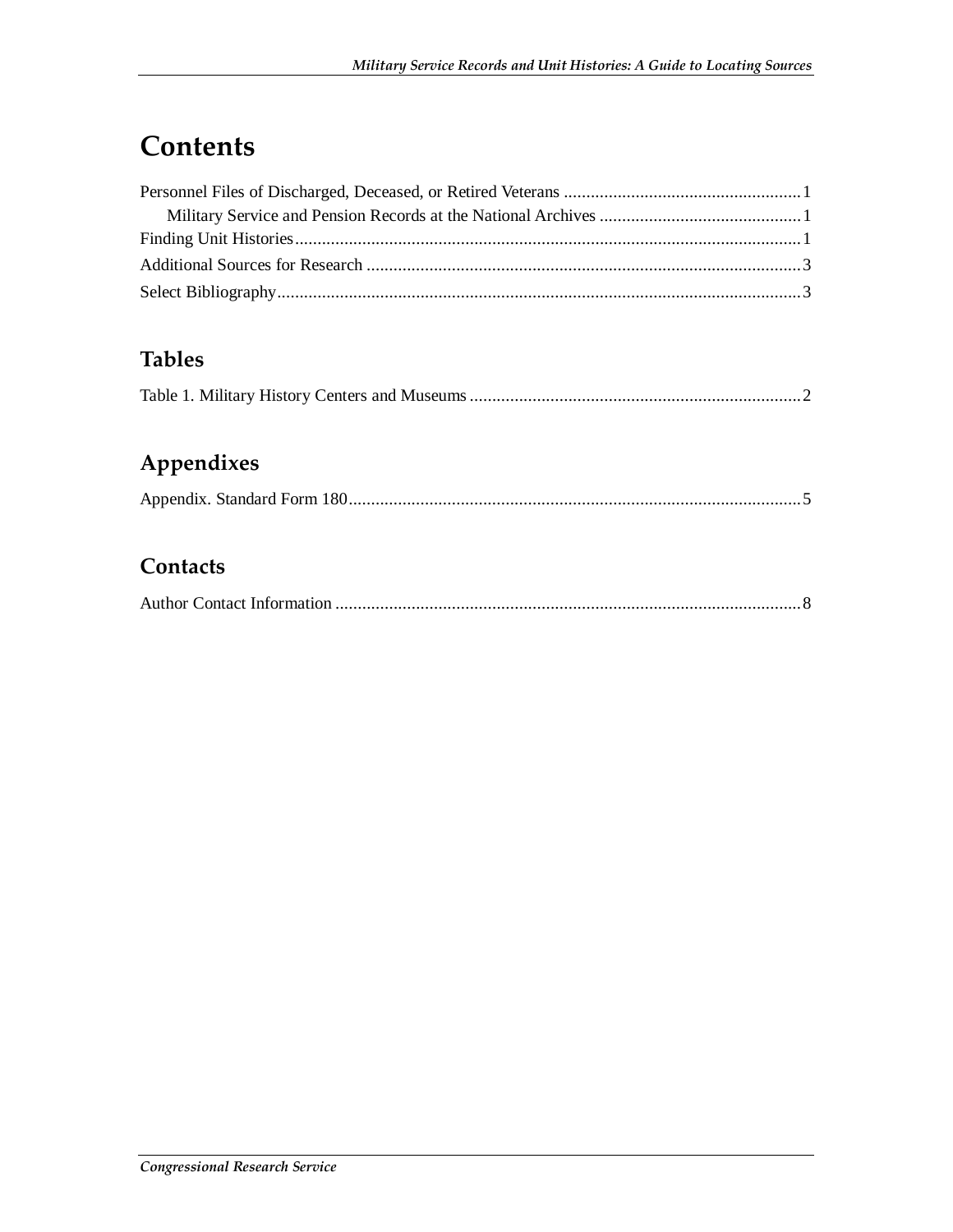# **Personnel Files of Discharged, Deceased, or Retired Veterans**

### **Military Service and Pension Records at the National Archives**

The National Personnel Records Center (NPRC), Military Personnel Records, holds most military personnel, health, and medical records of discharged and deceased veterans of all services from World War I to the present. Personnel records may be requested online at http://www.archives.gov/veterans or by completing the Standard Form 180 (see **Appendix**) and sending it to the correct address listed on the back of the form.

Note that in 1973, a disastrous fire at NPRC destroyed approximately 16 million to 18 million Army and Air Force official military personnel files. In such cases where files were lost, NPRC uses alternate sources of information to respond to requests.

More information about obtaining military personnel files can be found on the NPRC website, http://www.archives.gov/st-louis/military-personnel/ or by contacting the center at

National Personnel Records Center Military Personnel Records 9700 Page Avenue St. Louis, MO 63132-5100 Tel: (314) 801-0816 congressional line Tel: (314) 801-0800 public line E-mail: MPR.center@nara.gov

Older military personnel records (generally prior to World War I, depending on the service branch) are located at

National Archives and Records Administration Old Military and Civil Records Branch (NWCTB-Military) Washington, DC 20408 http://www.archives.gov/veterans/military-service-records/pre-ww-1-records.html

# **Finding Unit Histories**

Unit records are preserved at the National Archives and Records Administration (NARA). For unit records of World War I contact the Archives I Textual Reference Branch of NARA, Washington, DC 20408; telephone (202)-501-5430. For unit records of World War II, Korean, and Vietnam Conflicts contact the Archives II Textual Reference Branch at NARA, 8601 Adelphi Road, College Park, MD 20740-6001; telephone (301) 713-7250.

NPRC has morning reports for the Army (from November 1, 1912 to 1974) and the Air Force (from September 1947 to June 30, 1966). In addition, NPRC has Army unit rosters from 1912 to 1974, with certain exceptions. For more information on unit rosters and morning reports, see the NPRC website at http://www.archives.gov/st-louis/military-personnel/morning-reports-and-unitrosters.html.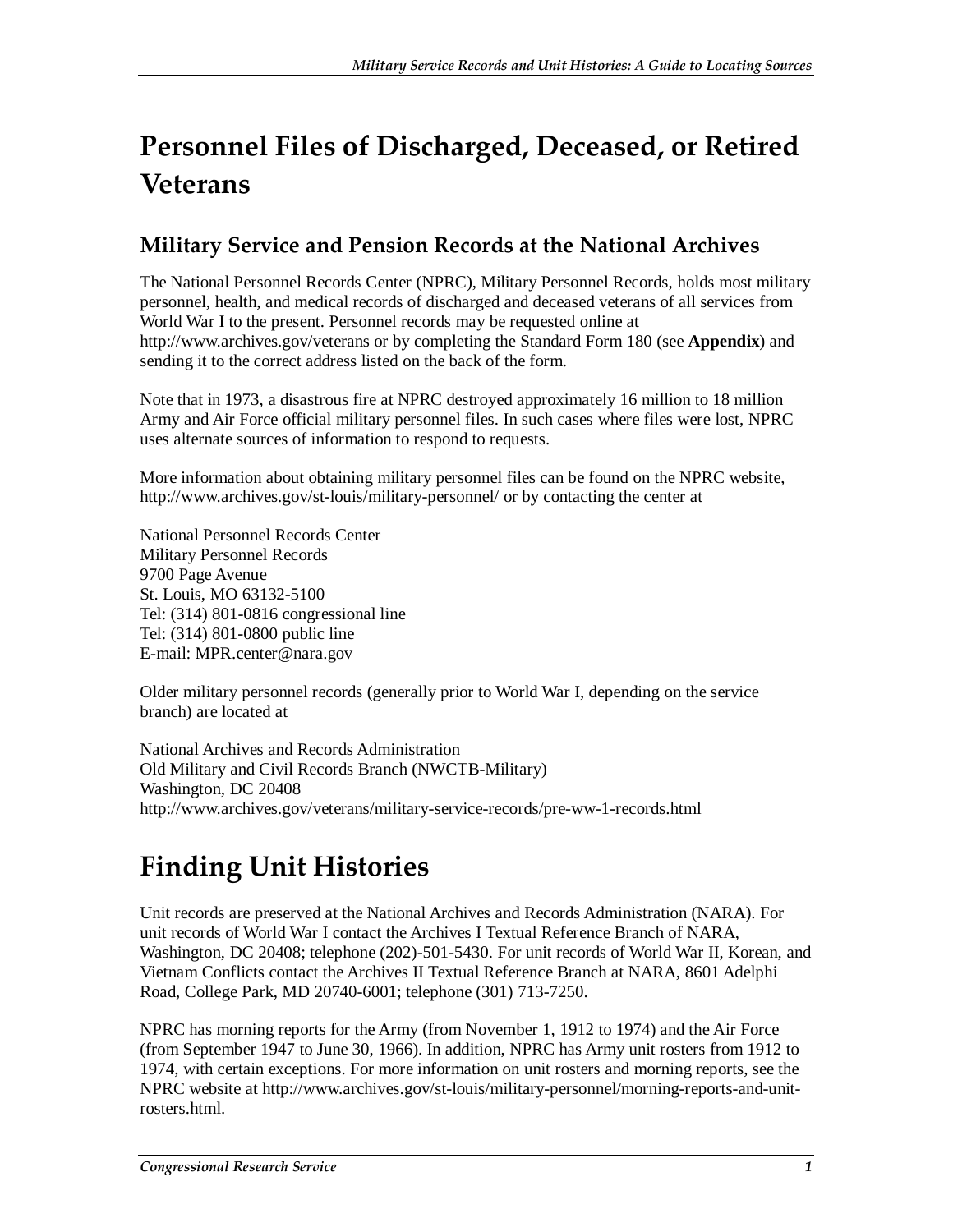Certain published unit histories can be found in the collections of the Library of Congress or military history centers of each branch (see **Table 1**).

| <b>Center or Museum</b>                                                                                                                                                                                                      | <b>Telephone Number</b> |
|------------------------------------------------------------------------------------------------------------------------------------------------------------------------------------------------------------------------------|-------------------------|
| <b>Air Force</b>                                                                                                                                                                                                             |                         |
| U.S. Air Force Historical Research Agency<br>600 Chennault Circle<br>Building 1405<br>Maxwell AFB, AL 36112-6424<br>http://www.afhra.af.mil/index.asp                                                                        | $(334)$ 404-2264        |
| Air Force Historical Studies Office<br>AF/HOH<br>Research and Analysis Division<br>3 Brookley Avenue, Box 94<br>Bolling AFB, DC 20032-5000<br>E-mail: afhso.research@pentagon.af.mil<br>http://www.airforcehistory.hq.af.mil | (202) 953-2395          |
| National Museum of the U.S. Air Force<br>1100 Spaatz Street<br>Wright-Patterson AFB, OH 45433<br>http://www.nationalmuseum.af.mil/                                                                                           | (937) 255-3286          |
| Army                                                                                                                                                                                                                         |                         |
| U.S. Army Center of Military History<br>Collins Hall<br>103 Third Avenue<br>Fort Lesley J. McNair<br>Washington, DC 20319-5058<br>http://www.history.army.mil/                                                               | (202) 685-4042          |
| U.S. Army Heritage & Education Center<br>950 Soldiers Drive<br>Carlisle, PA 17013-5021<br>E-mail: carl_usamhi@conus.army.mil (research inquiries)<br>http://usahec.org                                                       | $(717)$ 245-3949        |
| <b>Coast Guard</b>                                                                                                                                                                                                           |                         |
| U.S. Coast Guard Historian's Office (CG-09224)<br>U.S. Coast Guard Headquarters<br>2100 Second Street, SW<br>Washington, DC 20593-0001<br>http://www.uscg.mil/history/                                                       | (202) 372-4651          |
| Coast Guard Museum<br>U.S. Coast Guard Academy<br>15 Mohegan Avenue<br>New London, CT 06320-8511<br>http://www.uscg.mil/hq/cg092/museum/                                                                                     | (860) 444-8511          |
| <b>Marine Corps</b>                                                                                                                                                                                                          |                         |
| Marine Corps History Division<br>3078 Upshur Avenue<br>Quantico, VA 22134<br>http://www.tecom.usmc.mil/HD/Home_Page.htm                                                                                                      | (703) 432-4874          |

### **Table 1. Military History Centers and Museums**

l,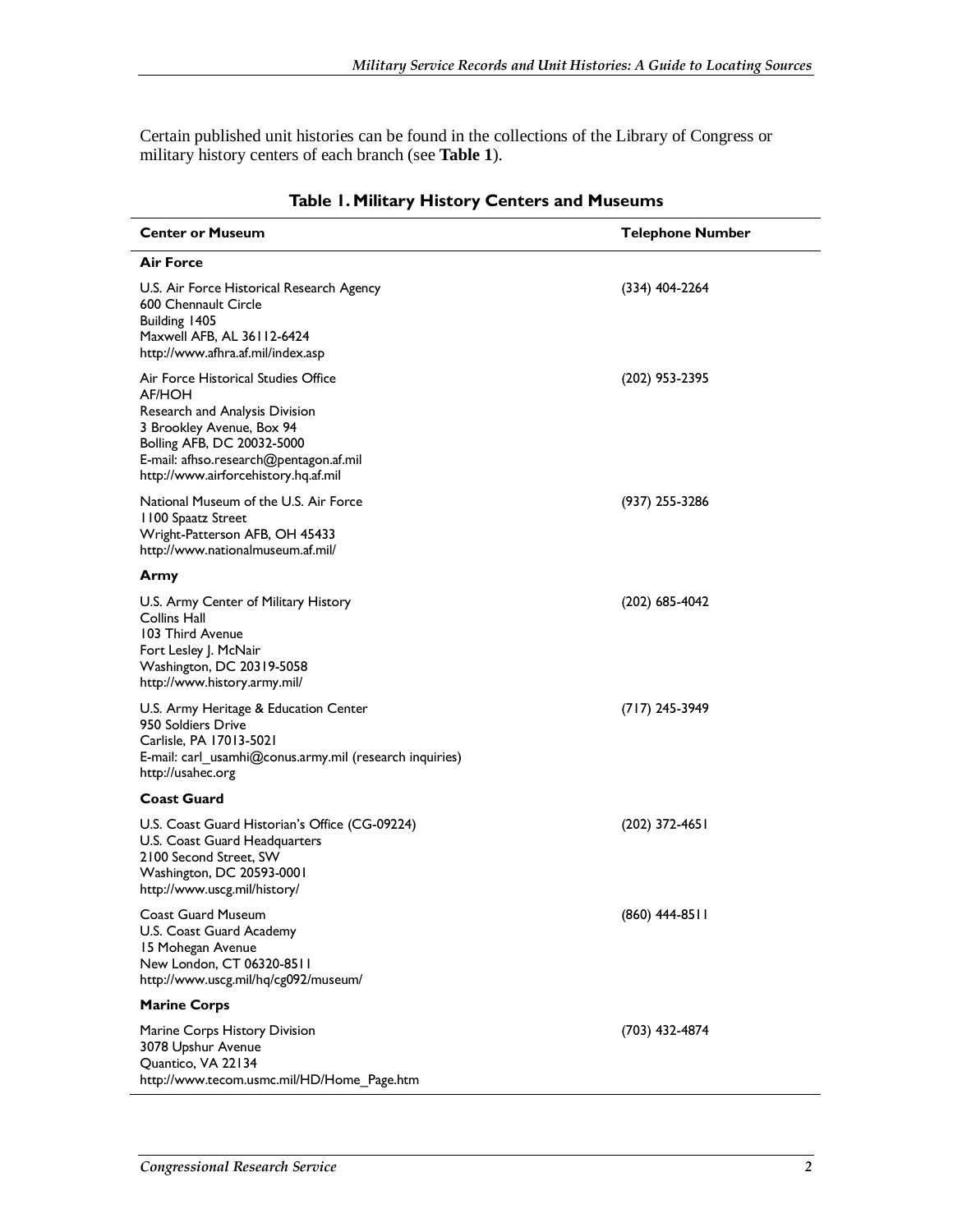| <b>Center or Museum</b>                                                                                                                                             | <b>Telephone Number</b>          |
|---------------------------------------------------------------------------------------------------------------------------------------------------------------------|----------------------------------|
| Marine Corps Heritage Foundation<br>3800 Fettler Park Drive<br>Suite 104<br>Dumfries, VA 22025<br>E-mail: info@marineheritage.org<br>http://www.marineheritage.org/ | (800) 397-7585<br>(703) 640-7965 |
| <b>Merchant Marine</b>                                                                                                                                              |                                  |
| American Merchant Marine Museum<br>300 Steamboat Road<br>Kings Point, NY 11024<br>http://www.usmma.edu/about/Museum/default.htm                                     | $(516)$ 773-5515                 |
| <b>Navy</b>                                                                                                                                                         |                                  |
| Naval Historical Center<br>805 Kidder Breese Street, SE<br>Washington Navy Yard, DC 20374-5060<br>http://www.history.navy.mil                                       | (202) 433-4132                   |

**Source:** Table compiled by the Congressional Researh Service.

## **Additional Sources for Research**

- Veterans History Project at the Library of Congress The project collects, preserves, and makes accessible the personal accounts of American war veterans at http://www.loc.gov/vets/.
- Veterans Affairs National Cemetery Administration The Nationwide Gravesite Locator is a searchable database of burial locations of veterans at http://gravelocator.cem.va.gov/j2ee/servlet/NGL\_v1.
- American Battle Monuments Commission The website contains databases of the names of those interred or memorialized at the overseas American military cemeteries and memorials. http://www.abmc.gov
- Philippine Army and Guerilla Records at the National Archives The collection includes records of the Philippine Commonwealth Army of the United States Armed Forces Far East (USAFFE), including recognized Philippine Guerrilla forces (*not* the Army of the United States or Philippine Scouts) during World War II. http://www.archives.gov/st-louis/military-personnel/philippine-armyrecords.html#reasons

# **Select Bibliography**

Beers, Henry Putney. *The Confederacy: A Guide to the Archives of the Government of the Confederate States of America*. Washington: National Archives and Records Administration, 1998.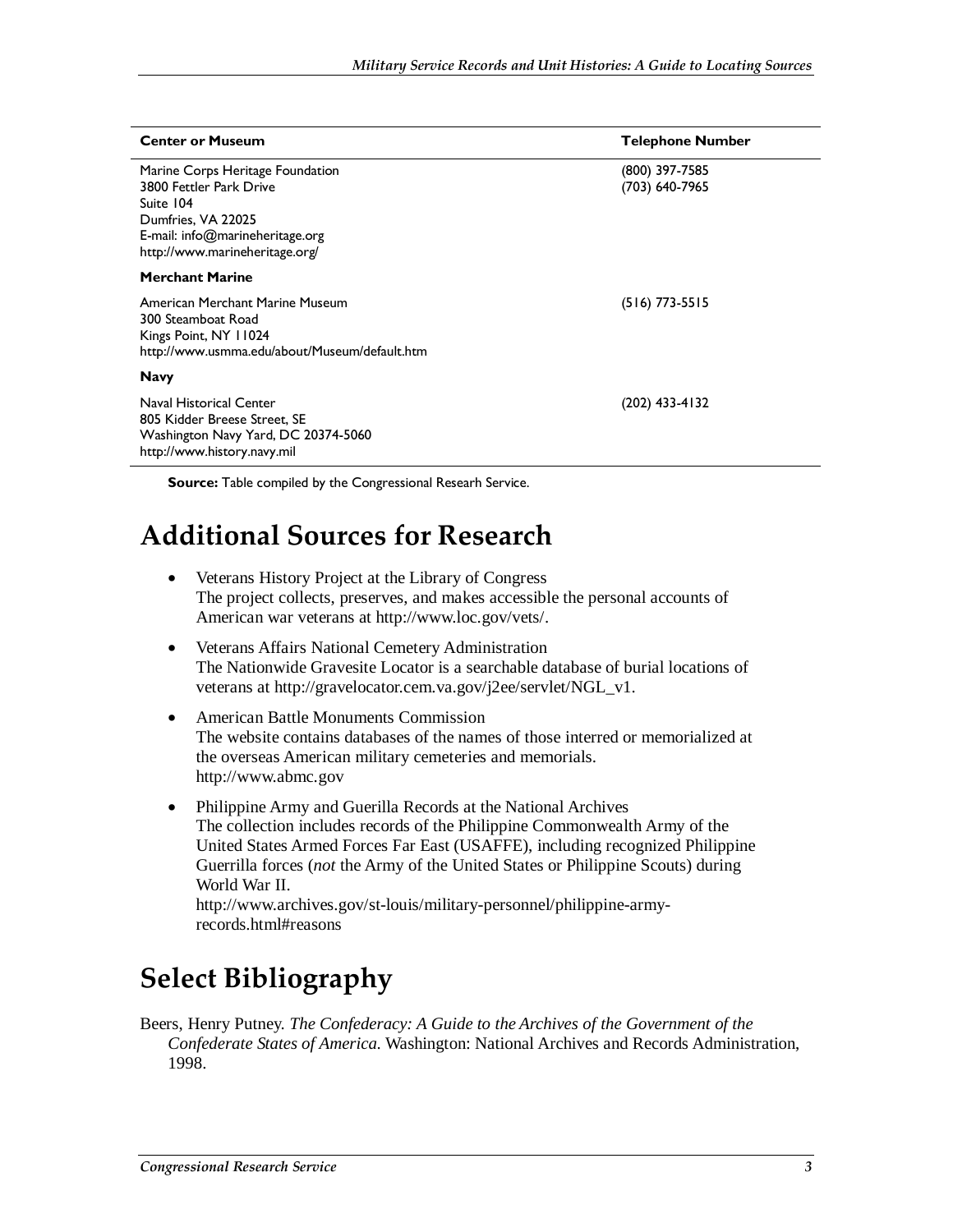- Center of Military History. *Order of Battle of the United States Land Forces in the World War.* Washington: Center of Military History, U.S. Army, 1988. 3 v.
- Controvich, James T. *United States Army Unit and Organizational Histories: A Bibliography.*  Lanham, MD: Scarecrow Press, 2003.
- ——*United States Air Force and Its Antecedents: Published and Printed Unit Histories, a Bibliography.* Lanham, MD: Scarecrow Press, 2004.
- Dinackus, Thomas D. Order of Battle: Allied Ground Forces of Operation Desert Storm. Central Point, OR: Hellgate Press, 2000.
- Dornbusch, C. E. *Military Bibliography of the Civil War.* New York: New York Public Library, 1971.
- Dyer, Frederick H. *A Compendium of the War of the Rebellion.* New York: T. Yoseloff, 1959.
- Stanton, Shelby L. *World War II Order of Battle, U.S. Army (Ground Force Units)*. Mechanicsburg, PA: Stackpole Books, 2006
- ——*Vietnam Order of Battle.* Mechanicsburg, PA: Stackpole Books, 2003.
- U.S. Department of the Army. Office of Military History. *Order of Battle of the United States Army Ground Forces in World War II, Pacific Theater of Operations: Administrative and Logistical Commands, Armies, Corps, and Divisions.* Washington: Department of the Army, 1959.
- U.S. Naval War Records Office. *Official Records of the Union and Confederate Navies in the War of the Rebellion.* Harrisburg, PA: National Historical Society, 1987. 30 v.
- U.S. War Department. *The War of the Rebellion: A Compilation of the Official Records of the Union and Confederate Armies.* Washington: GPO, 1880-1901. 70 v.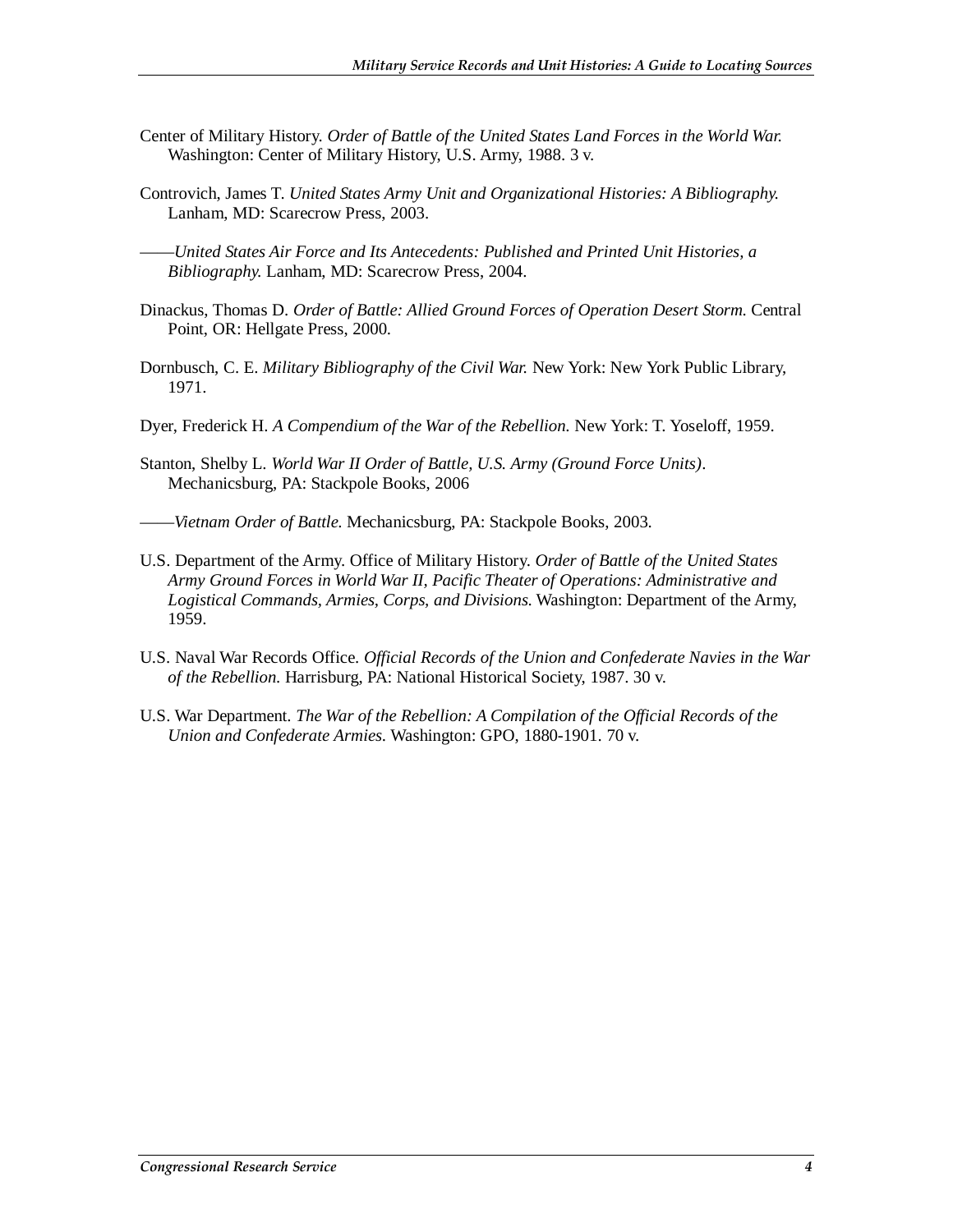## **Appendix. Standard Form 180**

### INSTRUCTION AND INFORMATION SHEET FOR SF 180, REQUEST PERTAINING TO MILITARY RECORDS

1. General Information. The Standard Form 180, Request Pertaining to Military Records (SF180) is used to request information from military records. Certain identifying information is necessary to determine the location of an individual's record of military service. Please try to answer each item on the SF 180. If you do not have and cannot obtain the information for an item, show "NA," meaning the information is "not available." Include as much of the requested information as you can. To determine where to mail this request see Page 2 of the SF180 for record locations and facility addresses

Online requests may be submitted to the National Personnel Records Center (NPRC) by a veteran or deceased veteran's next of kin using eVetRecs at http://www.archives.gov/veterans/evetrecs/

2. Personnel records and Service Treatment Records (STR). Personnel records of military members who were discharged, retired, or died in service less than 62 vears ago and STR's are in the legal custody of the military service department and are administered in accordance with rules issued by the Department of Defense and the Department of Homeland Security (DHS, Coast Guard). STR's of persons on active duty are generally kept at the local servicing clinic, and usually are available from the Department of Veterans Affairs approximately 40 days after the last day of active duty. (See item 3, Archival Records, if the military member was discharged, retired or died in service over 62 years ago.)

a. Release of information: Release of information is subject to restrictions imposed by the military services consistent with Department of Defense regulations and the provisions of the Freedom of Information Act (FOIA) and the Privacy Act of 1974. The service member (either past or present) or the member's legal guardian has access to almost any information contained in that member's own record. An authorization signature, of the service member or the member's legal guardian, is needed in Section III of the SF180. Others requesting information from military personnel records and/or STR's must have the release authorization in Section III of the SF 180 signed by the member or legal guardian. If the appropriate signature cannot be obtained, only limited types of information can be provided. If the former member is deceased, surviving next of kin may, under certain circumstances, be entitled to greater access to a deceased veteran's records than a member of the general public. The next of kin may be any of the following: unremarried surviving spouse, father, mother, son, daughter, sister, or brother. Requesters must provide proof of death, such as a copy of a death certificate, letter from funeral home or obituary

b. Fees for records: There is no charge for most services provided to service members or next of kin of deceased veterans. A nominal fee is charged for certain types of service. In most instances service fees cannot be determined in advance. If your request involves a service fee, you will be notified as soon as that determination is made.

3. Archival Records. Personnel records of military members who were discharged, retired, or died in service 62 or more years ago have been transferred to the legal custody of NARA and are referred to as "archival" records.

a. Release of Information: Archival records are open to the public. The Privacy Act of 1974 does not apply to archival records, therefore, written authorization from the veteran or next of kin is not required. However, in order to protect the privacy of the veteran, his/her family, and third parties named in the records, the personal privacy exemption of the Freedom of Information Act (5 U.S.C. 552 (b) (6)) may still apply and preclude the release of some information.

b. Fees for Archival Records: Access to archival records is granted by offering copies of the records for a fee (44 U.S.C. 2116 (c)). You will be notified if there is a charge for photocopies of documents contained in the record you are requesting.

4. Where reply may be sent. The reply may be sent to the service member or any other address designated by the service member or other authorized requester

5. Definitions and abbreviations. DISCHARGED -- the individual has no current military status; SERVICE TREATMENT RECORD (STR) -- The chronology of medical, mental health and dental care received by service members during the course of their military career (does not include records of treatment while hospitalized); TDRL - Temporary Disability Retired List.

6. Service completed before World War I. National Archives Trust Fund (NATF) forms must be used to request these records. Obtain the forms by e-mail from *inquire@nara.gov* or write to the Code 6 address on page 2 of the SF 180.

#### PRIVACY ACT OF 1974 COMPLIANCE INFORMATION

The following information is provided in accordance with 5 U.S.C. 552a(e)(3) and applies to this form. Authority for collection of the information is 44 U.S.C. 2907, 3101, and 3103, and Public Law 104-134 (April 26, 1996), as amended in title 31, section 7701. Disclosure of the information is voluntary. If the requested information is not provided, it may delay servicing your inquiry because the facility servicing the service member's record may not have all of the information needed to locate it. The purpose of the information on this form is to assist the facility servicing the records (see the address list) in locating the correct military service record(s) or information to answer your inquiry. This form is then retained as a record of disclosure. The form may also be disclosed to Department of Defense components, the Department of Veterans Affairs, the Department of Homeland Security (DHS, U.S. Coast Guard), or the National Archives and Records Administration when the original custodian of the military health and personnel records transfers all or part of those records to that agency. If the service member was a member of the National Guard, the form may also be disclosed to the Adjutant General of the appropriate state, District of Columbia, or Puerto Rico, where he or she served.

### PAPERWORK REDUCTION ACT PUBLIC BURDEN STATEMENT

Public burden reporting for this collection of information is estimated to be five minutes per request, including time for reviewing instructions and completing and reviewing the collection of information. Send comments regarding the burden estimate or any other aspect of the collection of information, including suggestions for reducing this burden, to National Archives and Records Administration (NHP), 8601 Adelphi Road, College Park, MD 20740-6001. DO NOT SEND COMPLETED FORMS TO THIS ADDRESS. SEND COMPLETED FORMS AS INDICATED IN THE ADDRESS LIST ON PAGE 2 OF THE SF 180.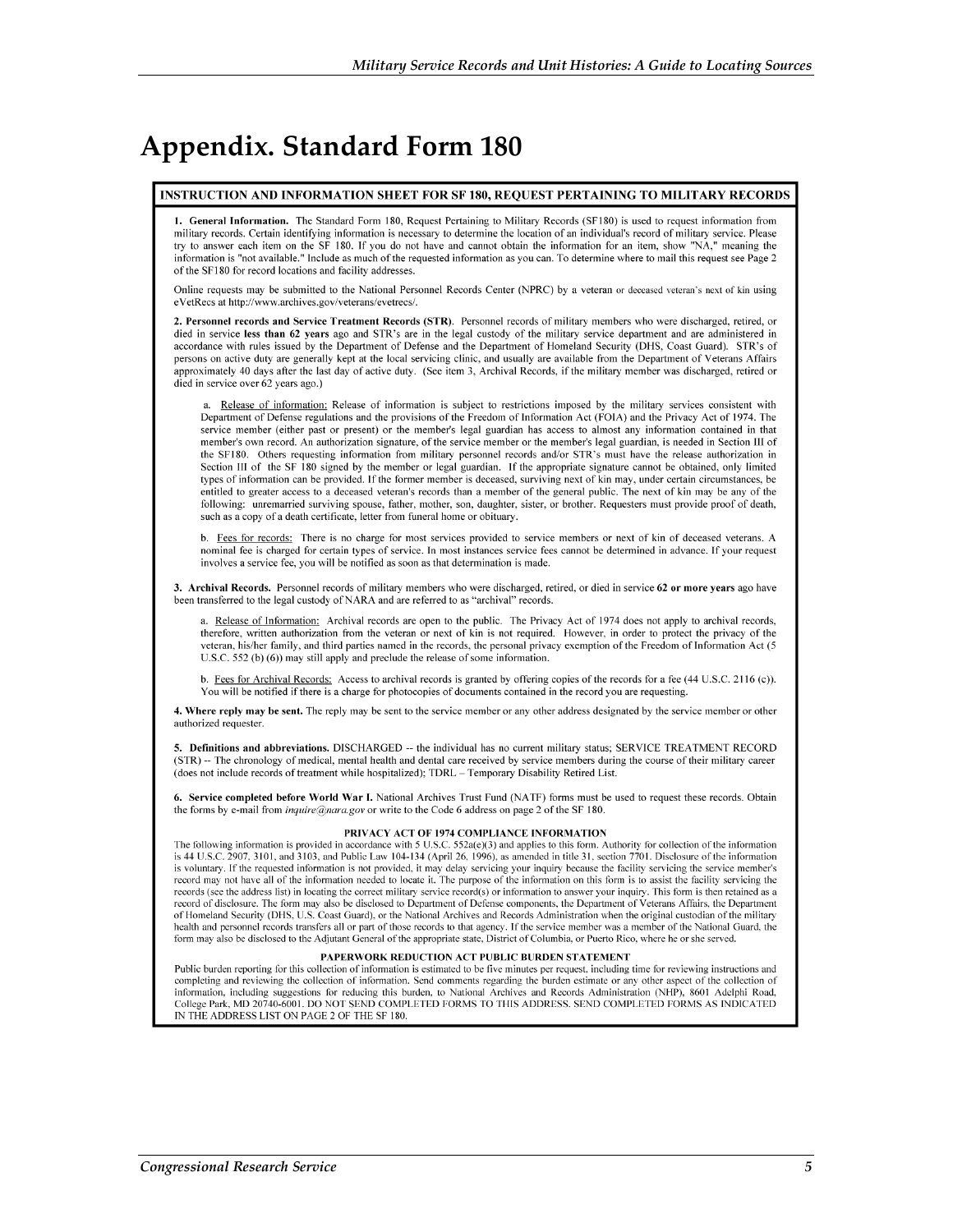|                                           | * Requests from veterans or deceased veteran's next-of-kin may be submitted online by using eVetRecs at http://www.archives.gov/veterans/evetrecs/<br>(To ensure the best possible service, please thoroughly review the accompanying instructions before filling out this form. Please print clearly or type.)<br>1. NAME USED DURING SERVICE (last, first, and middle)<br>5. SERVICE, PAST AND PRESENT                                                                                                                                                                                                                                                                                                                                                                                                       | <b>REQUEST PERTAINING TO MILITARY RECORDS</b>              | 2. SOCIAL SECURITY NO.                                                              |                  |                                   |                                                                                                                                                                                                                                                                                                                                                                                                                                                                                           |  |  |  |  |  |  |  |
|-------------------------------------------|----------------------------------------------------------------------------------------------------------------------------------------------------------------------------------------------------------------------------------------------------------------------------------------------------------------------------------------------------------------------------------------------------------------------------------------------------------------------------------------------------------------------------------------------------------------------------------------------------------------------------------------------------------------------------------------------------------------------------------------------------------------------------------------------------------------|------------------------------------------------------------|-------------------------------------------------------------------------------------|------------------|-----------------------------------|-------------------------------------------------------------------------------------------------------------------------------------------------------------------------------------------------------------------------------------------------------------------------------------------------------------------------------------------------------------------------------------------------------------------------------------------------------------------------------------------|--|--|--|--|--|--|--|
|                                           |                                                                                                                                                                                                                                                                                                                                                                                                                                                                                                                                                                                                                                                                                                                                                                                                                |                                                            |                                                                                     |                  |                                   |                                                                                                                                                                                                                                                                                                                                                                                                                                                                                           |  |  |  |  |  |  |  |
|                                           |                                                                                                                                                                                                                                                                                                                                                                                                                                                                                                                                                                                                                                                                                                                                                                                                                |                                                            |                                                                                     |                  |                                   |                                                                                                                                                                                                                                                                                                                                                                                                                                                                                           |  |  |  |  |  |  |  |
|                                           |                                                                                                                                                                                                                                                                                                                                                                                                                                                                                                                                                                                                                                                                                                                                                                                                                |                                                            |                                                                                     |                  |                                   |                                                                                                                                                                                                                                                                                                                                                                                                                                                                                           |  |  |  |  |  |  |  |
|                                           |                                                                                                                                                                                                                                                                                                                                                                                                                                                                                                                                                                                                                                                                                                                                                                                                                |                                                            |                                                                                     |                  |                                   | <b>SECTION I - INFORMATION NEEDED TO LOCATE RECORDS (Furnish as much as possible.)</b>                                                                                                                                                                                                                                                                                                                                                                                                    |  |  |  |  |  |  |  |
|                                           |                                                                                                                                                                                                                                                                                                                                                                                                                                                                                                                                                                                                                                                                                                                                                                                                                |                                                            |                                                                                     | 3. DATE OF BIRTH |                                   | 4. PLACE OF BIRTH                                                                                                                                                                                                                                                                                                                                                                                                                                                                         |  |  |  |  |  |  |  |
|                                           |                                                                                                                                                                                                                                                                                                                                                                                                                                                                                                                                                                                                                                                                                                                                                                                                                |                                                            | (For an effective records search, it is important that all service be shown below.) |                  |                                   |                                                                                                                                                                                                                                                                                                                                                                                                                                                                                           |  |  |  |  |  |  |  |
|                                           | <b>BRANCH OF SERVICE</b>                                                                                                                                                                                                                                                                                                                                                                                                                                                                                                                                                                                                                                                                                                                                                                                       | <b>DATE ENTERED</b>                                        | <b>DATE RELEASED</b>                                                                | <b>OFFICER</b>   | <b>ENLISTED</b>                   | <b>SERVICE NUMBER</b><br>(If unknown, write "unknown")                                                                                                                                                                                                                                                                                                                                                                                                                                    |  |  |  |  |  |  |  |
|                                           |                                                                                                                                                                                                                                                                                                                                                                                                                                                                                                                                                                                                                                                                                                                                                                                                                |                                                            |                                                                                     |                  |                                   |                                                                                                                                                                                                                                                                                                                                                                                                                                                                                           |  |  |  |  |  |  |  |
| a. ACTIVE<br><b>COMPONENT</b>             |                                                                                                                                                                                                                                                                                                                                                                                                                                                                                                                                                                                                                                                                                                                                                                                                                |                                                            |                                                                                     |                  |                                   |                                                                                                                                                                                                                                                                                                                                                                                                                                                                                           |  |  |  |  |  |  |  |
| b. RESERVE<br><b>COMPONENT</b>            |                                                                                                                                                                                                                                                                                                                                                                                                                                                                                                                                                                                                                                                                                                                                                                                                                |                                                            |                                                                                     |                  |                                   |                                                                                                                                                                                                                                                                                                                                                                                                                                                                                           |  |  |  |  |  |  |  |
| c. NATIONAL<br><b>GUARD</b>               |                                                                                                                                                                                                                                                                                                                                                                                                                                                                                                                                                                                                                                                                                                                                                                                                                |                                                            |                                                                                     |                  |                                   |                                                                                                                                                                                                                                                                                                                                                                                                                                                                                           |  |  |  |  |  |  |  |
| N <sub>O</sub>                            | 6. IS THIS PERSON DECEASED? If "YES" enter the date of death.<br><b>YES</b>                                                                                                                                                                                                                                                                                                                                                                                                                                                                                                                                                                                                                                                                                                                                    |                                                            |                                                                                     | NO               | <b>YES</b>                        | 7. IS (WAS) THIS PERSON RETIRED FROM MILITARY SERVICE?                                                                                                                                                                                                                                                                                                                                                                                                                                    |  |  |  |  |  |  |  |
|                                           |                                                                                                                                                                                                                                                                                                                                                                                                                                                                                                                                                                                                                                                                                                                                                                                                                | <b>SECTION II - INFORMATION AND/OR DOCUMENTS REQUESTED</b> |                                                                                     |                  |                                   |                                                                                                                                                                                                                                                                                                                                                                                                                                                                                           |  |  |  |  |  |  |  |
| $\Box$ Benefits<br>$\Box$ Other, explain: | <b>undeleted copy.</b> When was the DD Form $(s)$ 214 issued? YEAR $(S)$ :<br>(SPD/SPN) code, and for separations after June 30, 1979, character of separation and dates of time lost.<br>All Documents in Official Military Personnel File (OMPF)<br>Medical Records (Includes Service Treatment Records (outpatient), inpatient and dental records.) If hospitalized, provide facility name and<br>date for each admission:<br>Other (Specify):<br>2. PURPOSE: (An explanation of the purpose of the request is <b>strictly voluntary</b> ; however, such information may help to provide the best possible<br>response and may result in a faster reply. Information provided will in no way be used to make a decision to deny the request.) Check appropriate box:<br>Employment VA Loan Programs Medical |                                                            |                                                                                     |                  |                                   | <b>UNDELETED:</b> Ordinarily required to determine eligibility for benefits. Sensitive items, such as, the character of separation, authority<br>for separation, reason for separation, reenlistment eligibility code, separation (SPD/SPN) code, and dates of time lost are usually shown.<br><b>DELETED:</b> The following items are deleted: authority for separation, reason for separation, reenlistment eligibility code, separation<br>Medals/Awards Genealogy Correction Personal |  |  |  |  |  |  |  |
|                                           |                                                                                                                                                                                                                                                                                                                                                                                                                                                                                                                                                                                                                                                                                                                                                                                                                | <b>SECTION III - RETURN ADDRESS AND SIGNATURE</b>          |                                                                                     |                  |                                   |                                                                                                                                                                                                                                                                                                                                                                                                                                                                                           |  |  |  |  |  |  |  |
|                                           | 1. REQUESTER IS: (Signature Required in # 3 below of veteran, next of kin, legal guardian, authorized government agent or "other" authorized representative. If<br>"other" authorized representative, provide copy of authorization letter.)<br>Military service member or veteran identified in Section I, above<br>Next of kin of deceased veteran (Must provide proof of death).<br>Show relationship:                                                                                                                                                                                                                                                                                                                                                                                                      |                                                            |                                                                                     | Other (specify)  |                                   | Legal guardian (Must submit copy of court appointment.)                                                                                                                                                                                                                                                                                                                                                                                                                                   |  |  |  |  |  |  |  |
|                                           |                                                                                                                                                                                                                                                                                                                                                                                                                                                                                                                                                                                                                                                                                                                                                                                                                |                                                            |                                                                                     |                  |                                   | 3. AUTHORIZATION SIGNATURE REQUIRED (See items 2a or 3a on<br><i>accompanying instructions.</i> ) I declare (or certify, verify, or state) under                                                                                                                                                                                                                                                                                                                                          |  |  |  |  |  |  |  |
|                                           | (See item 2a on accompanying instructions.)<br>2. SEND INFORMATION/DOCUMENTS TO:<br>(Please print or type. See item 4 on accompanying instructions.)                                                                                                                                                                                                                                                                                                                                                                                                                                                                                                                                                                                                                                                           |                                                            | information in this Section III is true and correct.                                |                  |                                   |                                                                                                                                                                                                                                                                                                                                                                                                                                                                                           |  |  |  |  |  |  |  |
| Name                                      |                                                                                                                                                                                                                                                                                                                                                                                                                                                                                                                                                                                                                                                                                                                                                                                                                |                                                            |                                                                                     |                  | Signature Required - Do not print |                                                                                                                                                                                                                                                                                                                                                                                                                                                                                           |  |  |  |  |  |  |  |
| Street                                    |                                                                                                                                                                                                                                                                                                                                                                                                                                                                                                                                                                                                                                                                                                                                                                                                                | Apt.                                                       | Date of this request                                                                |                  | Daytime phone                     | penalty of perjury under the laws of the United States of America that the                                                                                                                                                                                                                                                                                                                                                                                                                |  |  |  |  |  |  |  |

RESET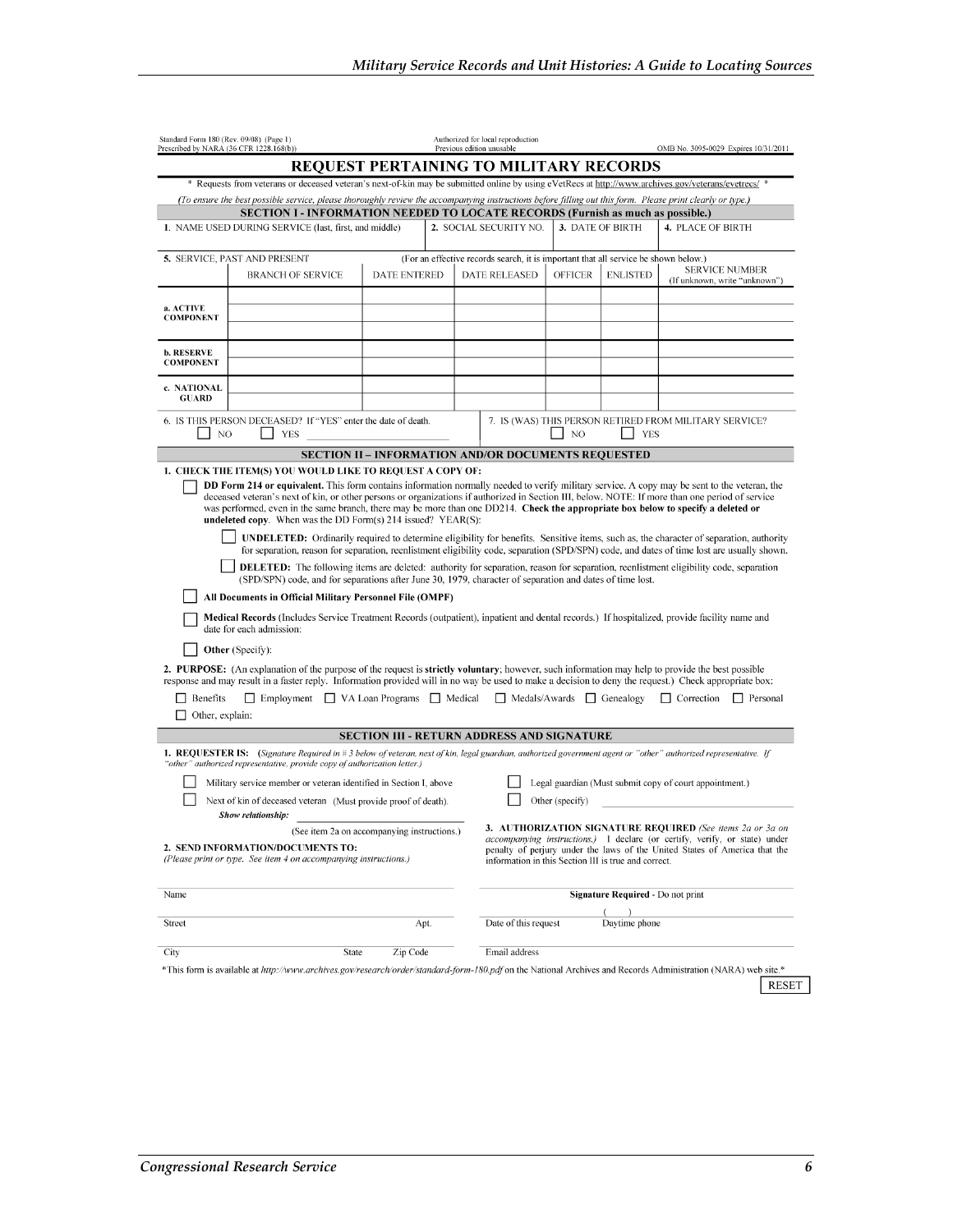|               | The various categories of military service records are described in the chart below. For each category there is a code number which indicates the address<br>at the bottom of the page to which this request should be sent. Please refer to the Instruction and Information Sheet accompanying this form as needed. |                     |                                       |  |  |
|---------------|----------------------------------------------------------------------------------------------------------------------------------------------------------------------------------------------------------------------------------------------------------------------------------------------------------------------|---------------------|---------------------------------------|--|--|
|               |                                                                                                                                                                                                                                                                                                                      |                     |                                       |  |  |
| <b>BRANCH</b> | <b>CURRENT STATUS OF SERVICE MEMBER</b>                                                                                                                                                                                                                                                                              | Personnel<br>Record | <b>Service</b><br>Treatment<br>Record |  |  |
|               | Discharged, deceased, or retired before 5/1/1994                                                                                                                                                                                                                                                                     | 14                  | 14                                    |  |  |
|               | Discharged, deceased, or retired $5/1/1994 - 9/30/2004$                                                                                                                                                                                                                                                              | 14                  | 11                                    |  |  |
| <b>AIR</b>    | Discharged, deceased, or retired on or after 10/1/2004                                                                                                                                                                                                                                                               | $\mathbf{1}$        | 11                                    |  |  |
| <b>FORCE</b>  | Active (including National Guard on active duty in the Air Force), TDRL, or general officers retired with pay                                                                                                                                                                                                        | $\mathbf{1}$        |                                       |  |  |
|               | Reserve, retired reserve in nonpay status, current National Guard officers not on active duty in the Air Force, or<br>National Guard released from active duty in the Air Force                                                                                                                                      | $\overline{2}$      |                                       |  |  |
|               | Current National Guard enlisted not on active duty in the Air Force                                                                                                                                                                                                                                                  | 13                  |                                       |  |  |
|               | Discharge, deceased, or retired before 1/1/1898                                                                                                                                                                                                                                                                      | 6                   |                                       |  |  |
| <b>COAST</b>  | Discharged, deceased, or retired $1/1/1898 - 3/31/1998$                                                                                                                                                                                                                                                              | 14                  | 14                                    |  |  |
| <b>GUARD</b>  | Discharged, deceased, or retired on or after 4/1/1998                                                                                                                                                                                                                                                                | 14                  | 11                                    |  |  |
|               | Active, reserve, or TDRL                                                                                                                                                                                                                                                                                             | 3                   |                                       |  |  |
|               | Discharged, deceased, or retired before 1/1/1905                                                                                                                                                                                                                                                                     | 6                   |                                       |  |  |
|               | Discharged, deceased, or retired 1/1/1905 - 4/30/1994                                                                                                                                                                                                                                                                | 14                  | 14                                    |  |  |
| <b>MARINE</b> | Discharged, deceased, or retired 5/1/1994 - 12/31/1998                                                                                                                                                                                                                                                               | 14                  | 11                                    |  |  |
| <b>CORPS</b>  | Discharged, deceased, or retired on or after 1/1/1999                                                                                                                                                                                                                                                                | $\overline{4}$      | 11                                    |  |  |
|               | <b>Individual Ready Reserve</b>                                                                                                                                                                                                                                                                                      | 5                   |                                       |  |  |
|               | Active, Selected Marine Corps Reserve, TDRL                                                                                                                                                                                                                                                                          | $\overline{4}$      |                                       |  |  |
|               | Discharged, deceased, or retired before 11/1/1912 (enlisted) or before 7/1/1917 (officer)                                                                                                                                                                                                                            | 6                   |                                       |  |  |
|               | Discharged, deceased, or retired 11/1/1912 – 10/15/1992 (enlisted) or 7/1/1917 – 10/15/1992 (officer)                                                                                                                                                                                                                | 14                  | 14                                    |  |  |
|               | Discharged, deceased, or retired after 10/16/1992                                                                                                                                                                                                                                                                    | 14                  | 11                                    |  |  |
| <b>ARMY</b>   | Reserve; or active duty records of current National Guard members who performed service in the U.S. Army<br>before 7/1/1972                                                                                                                                                                                          | $\tau$              |                                       |  |  |
|               | Active enlisted (including National Guard on active duty in the U.S. Army) or TDRL enlisted                                                                                                                                                                                                                          | 9                   |                                       |  |  |
|               | Active officers (including National Guard on active duty in the U.S. Army) or TDRL officers                                                                                                                                                                                                                          | 8                   |                                       |  |  |
|               | Current National Guard enlisted and officer not on active duty in Army (including records of Army active duty<br>performed after 6/30/1972)                                                                                                                                                                          | 13                  |                                       |  |  |
|               | Discharged, deceased, or retired before 1/1/1886 (enlisted) or before 1/1/1903 (officer)                                                                                                                                                                                                                             | 6                   |                                       |  |  |
|               | Discharged, deceased, or retired 1/1/1886 - 1/30/1994 (enlisted) or 1/1/1903 - 1/30/1994 (officer)                                                                                                                                                                                                                   | 14                  | 14                                    |  |  |
| NAVY          | Discharged, deceased, or retired 1/31/1994 - 12/31/1994                                                                                                                                                                                                                                                              | 14                  | 11                                    |  |  |
|               | Discharged, deceased, or retired on or after 1/1/1995                                                                                                                                                                                                                                                                | 10                  | 11                                    |  |  |
|               | Active, reserve, or TDRL                                                                                                                                                                                                                                                                                             | 10                  |                                       |  |  |
| <b>PHS</b>    | Public Health Service - Commissioned Corps officers only                                                                                                                                                                                                                                                             | 12                  |                                       |  |  |

### ADDRESS LIST OF CUSTODIANS (BY CODE NUMBERS SHOWN ABOVE) - Where to write/send this form

|                | <b>Air Force Personnel Center</b><br><b>HQ AFPC/DPSSRP</b><br>550 C Street West, Suite 19<br>Randolph AFB, TX 78150-4721                                                                                                                                     | 6  | National Archives & Records Administration<br>Old Military and Civil Records (NWCTB-Military)<br><b>Textual Services Division</b><br>700 Pennsylvania Ave., N.W.<br>Washington, DC 20408-0001 | 11                                                                                                                                                          | <b>Department of Veterans Affairs</b><br><b>Records Management Center</b><br>P.O. Box 5020<br>St. Louis, MO 63115-5020 |
|----------------|--------------------------------------------------------------------------------------------------------------------------------------------------------------------------------------------------------------------------------------------------------------|----|-----------------------------------------------------------------------------------------------------------------------------------------------------------------------------------------------|-------------------------------------------------------------------------------------------------------------------------------------------------------------|------------------------------------------------------------------------------------------------------------------------|
| $\overline{2}$ | <b>Air Reserve Personnel Center /DSMR</b><br><b>U.S. Army Human Resources Command</b><br><b>ATTN: AHRC-PAV-V</b><br><b>HO ARPC/DPSSA/B</b><br>7<br>6760 E. Irvington Place, Suite 4600<br>1 Reserve Way<br>St. Louis, MO 63132-5200<br>Denver, CO 80280-4600 |    | 12                                                                                                                                                                                            | <b>Division of Commissioned Corps Officer Support</b><br><b>ATTN: Records Officer</b><br>1101 Wooton Parkway, Plaza Level, Suite 100<br>Rockville, MD 20852 |                                                                                                                        |
| 3              | Commander, CGPC-adm-3<br><b>USCG Personnel Command</b><br>4200 Wilson Blvd., Suite 1100<br>Arlington, VA 22203-1804                                                                                                                                          | 8  | <b>U.S. Army Human Resources Command</b><br><b>ATTN: AHRC-MSR</b><br><b>200 Stovall Street</b><br>Alexandria, VA 22332-0444                                                                   | 13                                                                                                                                                          | <b>The Adjutant General</b><br>(of the appropriate state, DC, or Puerto Rico)                                          |
| 4              | <b>Headquarters U.S. Marine Corps</b><br>Personnel Management Support Branch<br>$(MMSB-10)$<br>2008 Elliot Road<br><b>Quantico, VA 22134-5030</b>                                                                                                            | 9  | <b>Commander USAEREC</b><br><b>ATTN: PCRE-F</b><br>8899 E. 56th St.<br>Indianapolis, IN 46249-5301                                                                                            | 14                                                                                                                                                          | <b>National Personnel Records Center</b><br>(Military Personnel Records)<br>9700 Page Ave.<br>St. Louis, MO 63132-5100 |
| 5              | <b>Marine Corps Mobilization Command</b><br>15303 Andrews Road<br>Kansas City, MO 64147-1207                                                                                                                                                                 | 10 | <b>Navy Personnel Command (PERS-312E)</b><br>5720 Integrity Drive<br>Millington, TN 38055-3120                                                                                                |                                                                                                                                                             | http://www.archives.gov/veterans/evetrecs/                                                                             |

Authorized for local reproduction<br>Previous edition unusable **LOCATION OF MILITARY RECORDS** 

Standard Form 180 (Rev. 09/08) (Page 2)<br>Prescribed by NARA (36 CFR 1228.168(b))

OMB No. 3095-0029 Expires 10/31/2011